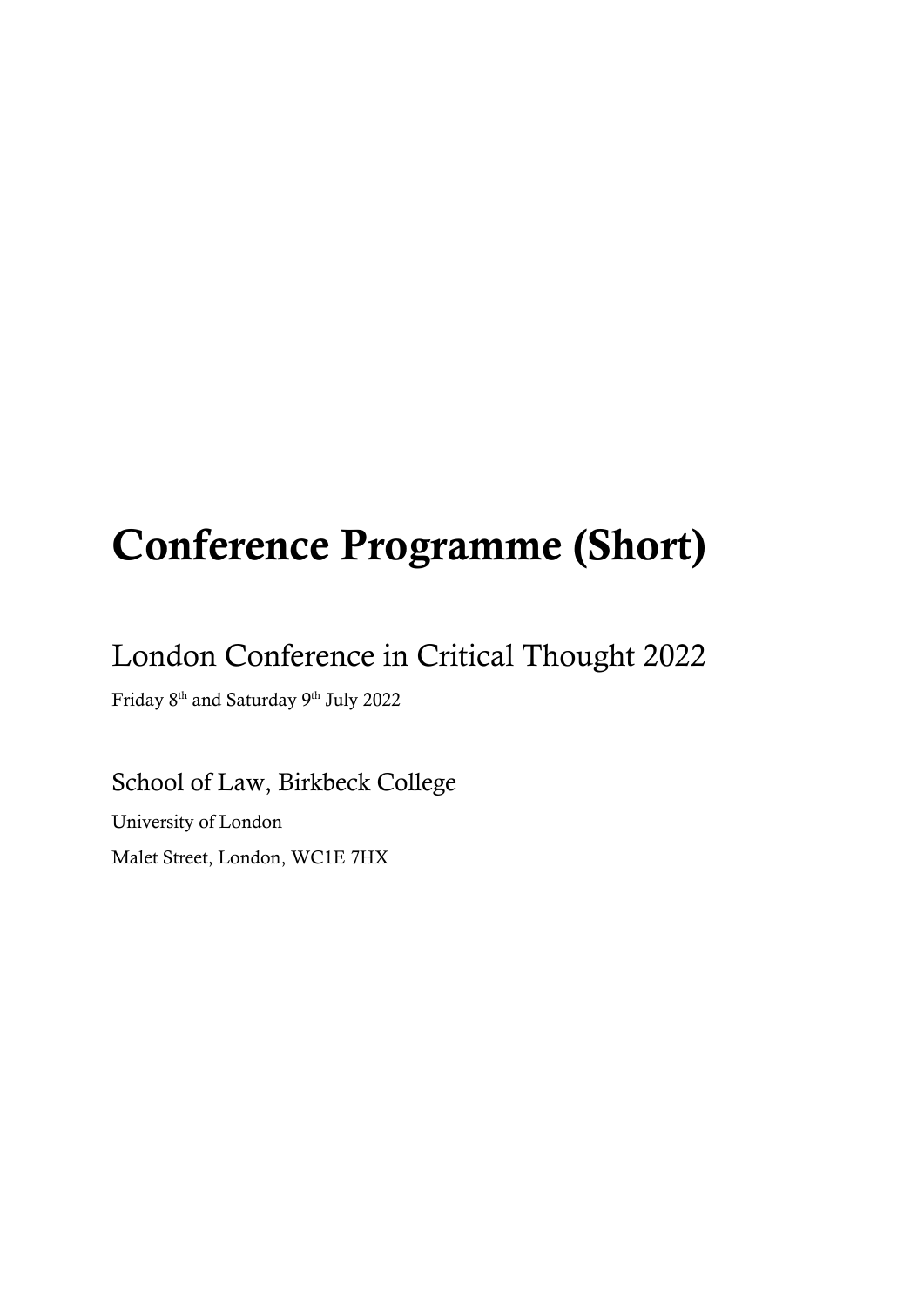# London Conference in Critical Thought 2022

The LCCT is back for 2022. First established in 2011, the London Conference in Critical Thought (LCCT) is a free, inter-institutional, interdisciplinary conference in critical thought that takes place annually in institutions across London. It is envisaged as a space for those who share theoretical approaches and interests but who may find themselves at the margins of their academic department or discipline.

LCCT follows a non-hierarchical and decentralised model of organisation that undoes conventional academic distinctions between plenary lectures and break-out sessions, aiming instead to create opportunities for intellectual critical exchange regardless of participants' disciplinary field, institutional affiliation, or seniority. Following this decentralised, 'margins-atthe-centre' logic, LCCT has no overarching or predetermined theme. Each year the conference's intellectual content and academic tone are set by thematic streams that are conceived, proposed and curated by a group of stream organisers. Each stream generates its own intellectual rationale and Call for Presentations, with conference participants responding to the accepted stream proposals.

In addition to the stream organisers, the conference is volunteer run by the London Critical Collective, this year Chris Henry, Craig Lundy, Matt Mahon, Victoria Ridler, Tom Trevatt, and Samuel Wilson. The Collective is grateful for the support of the School of Law at Birkbeck College for hosting the LCCT 2022.

\_\_\_\_\_\_\_\_\_\_\_\_\_\_\_\_\_\_\_\_\_\_\_\_\_\_\_\_\_\_\_\_\_\_\_\_\_\_\_\_\_\_\_\_\_\_\_\_\_\_\_\_\_\_\_ #lcct2022 – <http://londoncritical.org/> – twitter: @londoncritical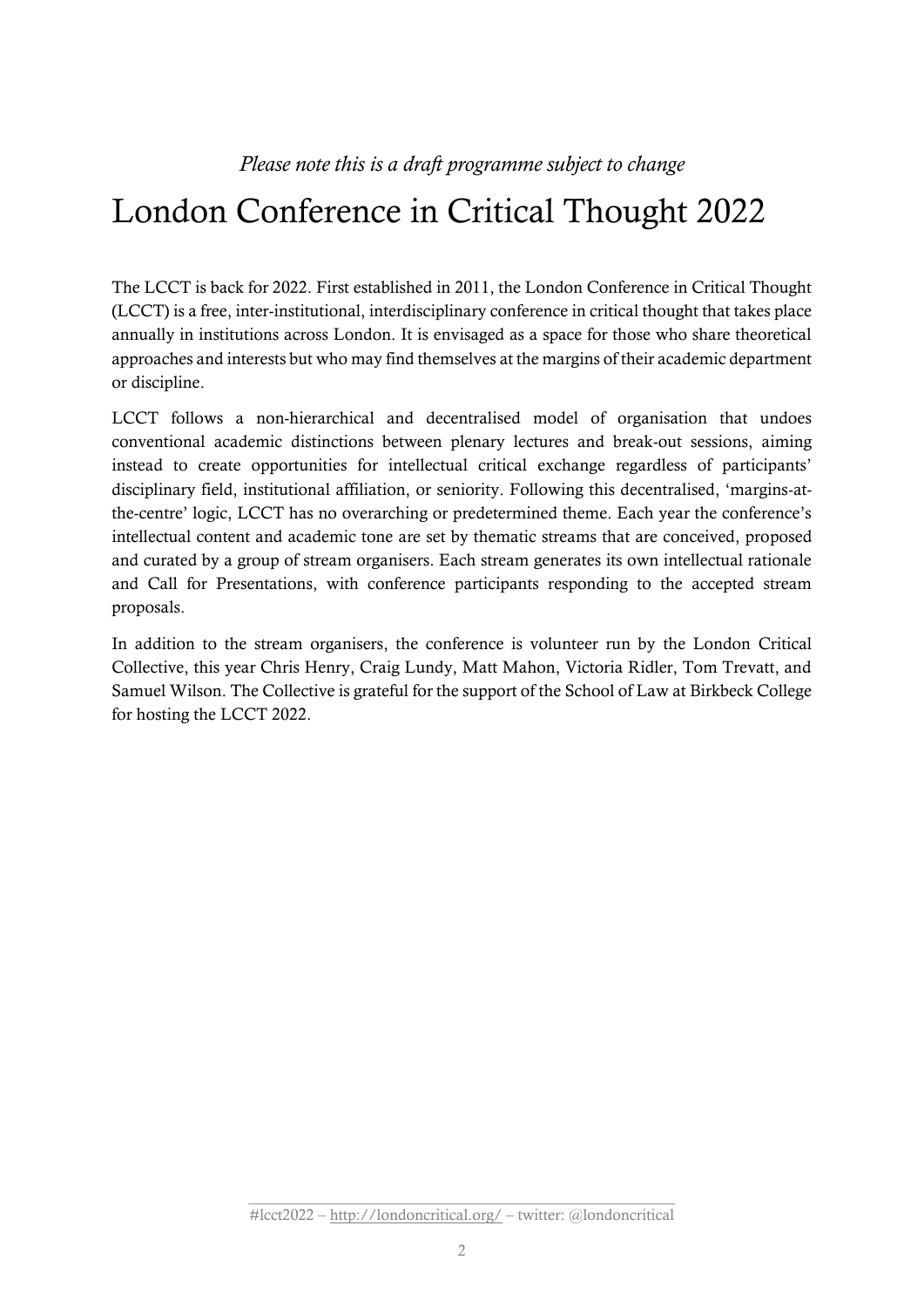# Conference Streams

Art Practice and Critical Pedagogy Hair Club Paul Stewart Kelly Lloyd, Michal Lynn Shumate &

Autotheory: Criticism and Practice Becky McLaughlin & Eric Daffron The Measurement and

**Common Ground:** Tania de St Croix Between Geology & Art

Counter- and Critical- Anna Waldenström, Infrastructures Kate Astall, Marigó Oulis & Luke Collison Shailesh Kumar

The 'Employability' Agenda in Negativity in Contemporary Higher Education Continental Thought Ricky Gee Evrim Bayindir

The End of Biopolitics? Social Media Empires Hye Yun Kang Christine Goding-Doty

Extra-Institutionality Sticky Matters and the Political **Harshavardhan Bhat & Rowan Lear** George Lynch, Hatty Nestor & Rosie Woodhouse

From Socially Engaged Art to To Be Monstrous Socially Engaged Humanities Katharina Donn Ewelina Chwiejda

Suzanne Gold

# Surveillance of Practice

### Kelcy Davenport & Sarah Strachan Misunderstandings and In/Justice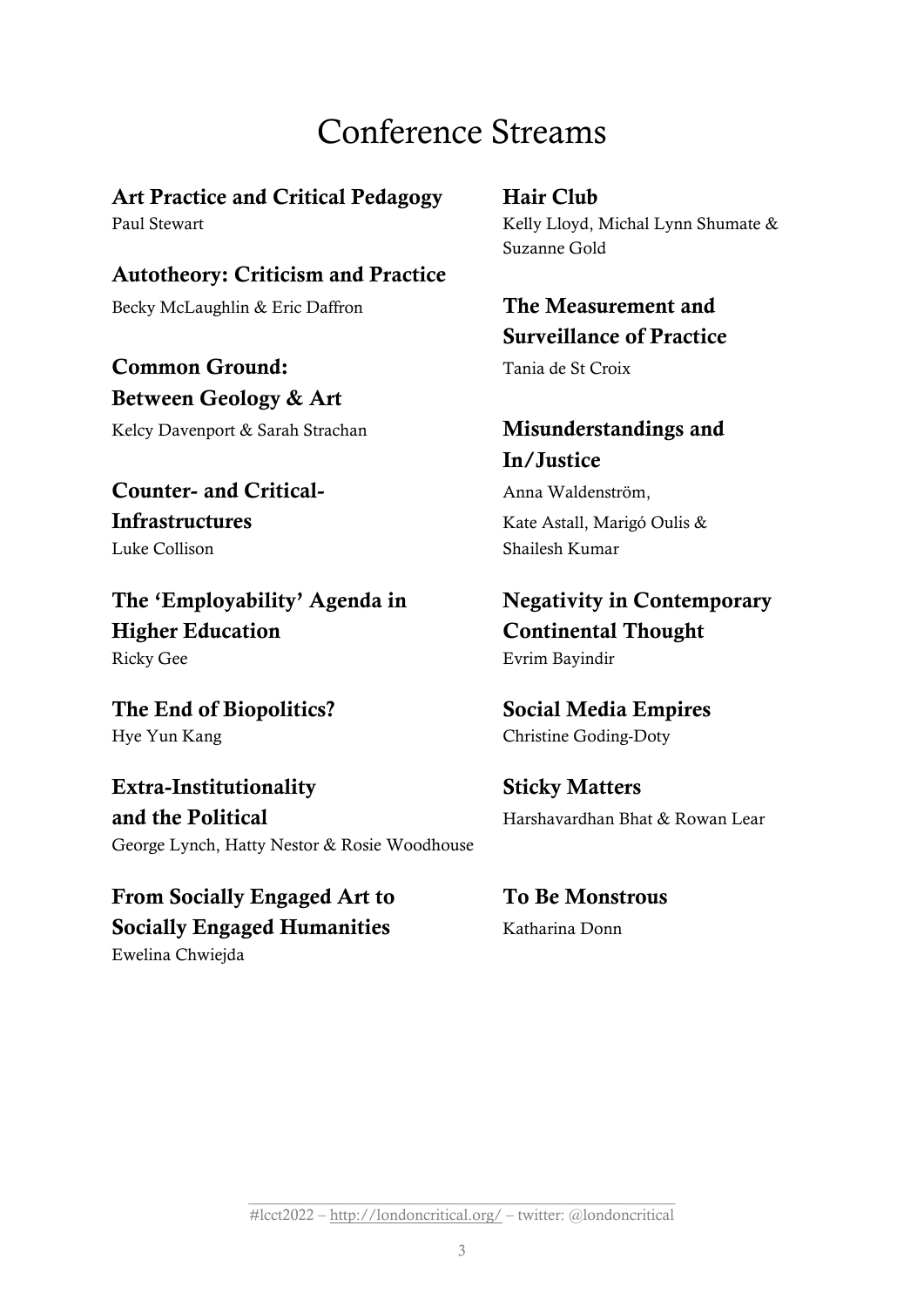# Friday 8th July

(Please note you can find a programme overview at the end of this document)

#### 9:00-9:30 – Registration

#### 9:30-11:00 – Parallel Sessions 1

#### Room 1 – Autotheory 1

Join the Movement When you Feel Ready *Sophie Chapman* Auto-Parts: Performance Vehicles & Encounter Driven Practices *Adam Denton* Bridges, Sequences, Peel-offs: Equipment of the Body's Reasoning *Marjana Krajac*

#### Room 2 – Hair Club 1: Hair Salon

Zalumma Agra, the 'Star of the East': a controversial micro-history of representation

*Ginevra Ludovici* Wigging out and De-Dragging *Matthew de Kersaint Giraudeau, Tammy Reynolds and Midgette Bardot* Untitled paper

*Sophie Mak-Schram*

## Room 3 – Negativity in Contemporary Continental Thought 1: Irigaray and the East

Irigaray's feminised negative: from repression to affirmative production

*Camilla Pitton*

On the 'outburst' of Oriental Spirit

*Joff Bradley*

### Room 4 – Measurement and Surveillance of Practice 1: Resisting Commodification and Coloniality in Evaluation

"We are mess and strange" – measuring (with) human beings

*Dave Close*

Exploring Coloniality in Evaluating Gender-Based Violence Interventions in Southern Africa

*Nancy Breton, Chipo Nkhata, and Claire Coultas* Measurement and surveillance: spaces for resistance?

*Tania De St Croix*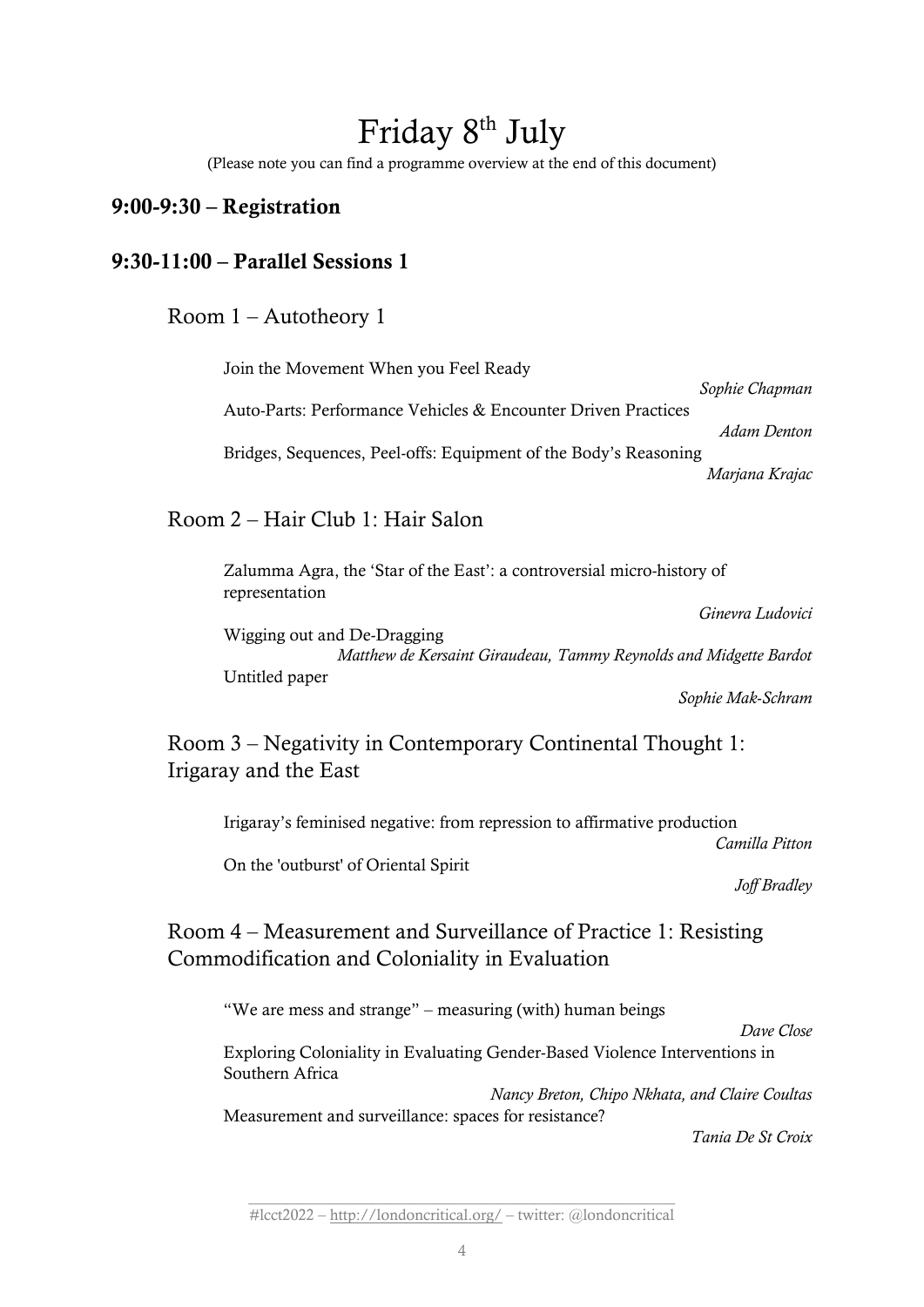#### 11:30-13:00 – Parallel Sessions 2

Room 1 – Sticky Matters 1: Secretion

#### Biocœnose

*Juliette Pénélope Pépin* Trans\*formative H2Ontolgoies: Theorizing on Non-Binary Gender Embodying *Ier Vermeulen and Nina Friedman*

The texture of air

*Matthias Kispert*

Room 2 – The 'Employability' Agenda in Higher Education: Critical Employability 1

Exploring critical pedagogy within a Careers & Employability workshop programme at King's College London

*Laura Oxley and Andrea Cox* The 'Employability' Agenda in Higher Education: Dangers and Opportunities for Critical Pedagogy Today

*Anastasia Fjodorova*

Dangers and Opportunities for Critical Pedagogy Today

*Sharon Hutchings*

Room 3 – Negativity in Contemporary Continental Thought 2: Post-Continental Thought

The Unlife of Thought and the Subjectless Process of Naturphilosophie

*Louis Morelle*

On Homo ex Machina: Non-Philosophy and the Critique of Bio-Political Parallelism

*Jeremy Smith*

On the Self-Annihilation of Nihilism

*Evrim Bayındır*

*Anouk Hoogendoorn*

## Room 4 – Art Practice and Critical Pedagogy 1: The Undercommons: Wilderness and Alternative Strategies

Occupying the school: learning otherwise *Sophie Mak-Schram*

Relaying Lures: Language in Artistic Research

Amateurs Forever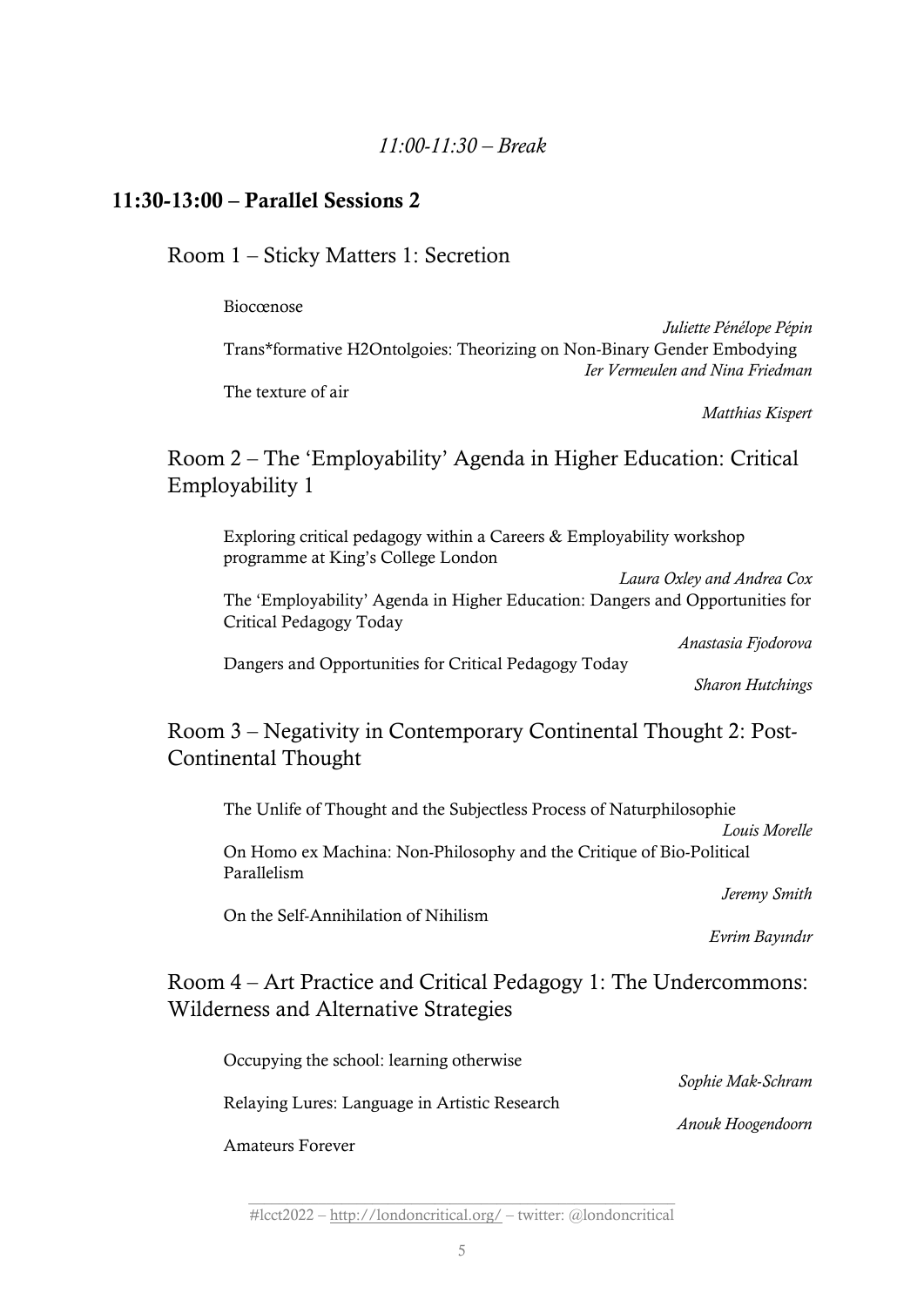*13:00-14:00 – Lunch Break (food not provided)*

#### 14:00-15:30 – Parallel Sessions 3

Room 1 – Extra-Institutionality 1: Subcultures in and Against Institutionality

Objects, Memory and Sonic Space in the Gallery: A Discussion of Ashley Holmes' Distend

This Game is Not for Us: the Extrapolitical Status of Russian Metal in the Late Soviet Period

*Dawn Hazle*

*Zoe Pettavel* 

#### Room 2 – Misunderstanding and In/Justice 1: Not Being Heard

Feminist movements in postcolonial societies: Paradoxes and contradictions of Aurat March (Women March) in Pakistan

*Zulfiqar Ali* Misunderstandings and In/Justice: the Special Law and Sexual Violence against Children in India

*Shailesh Kumar*

Untitled Paper

*Cedric Bobro*

### Room 3 – From Socially Engaged Art to Socially Engaged Humanities 1

Ethical and methodological challenges of a "pilot" workshop on Cultural Heritage

*Inês Costa*

East-Central Europe: An alternative evolution of socially engaged art and its contested legacy

*Beáta Hock*

#### Room 4 – Counter and Critical Infrastructures 1: Politics and Theory of Infrastructure

A world of protocols: shaping and policing the population through law-like devices

*Enrico Gargiulo*

Infrastructures of democracy: rebuilding democratic grounds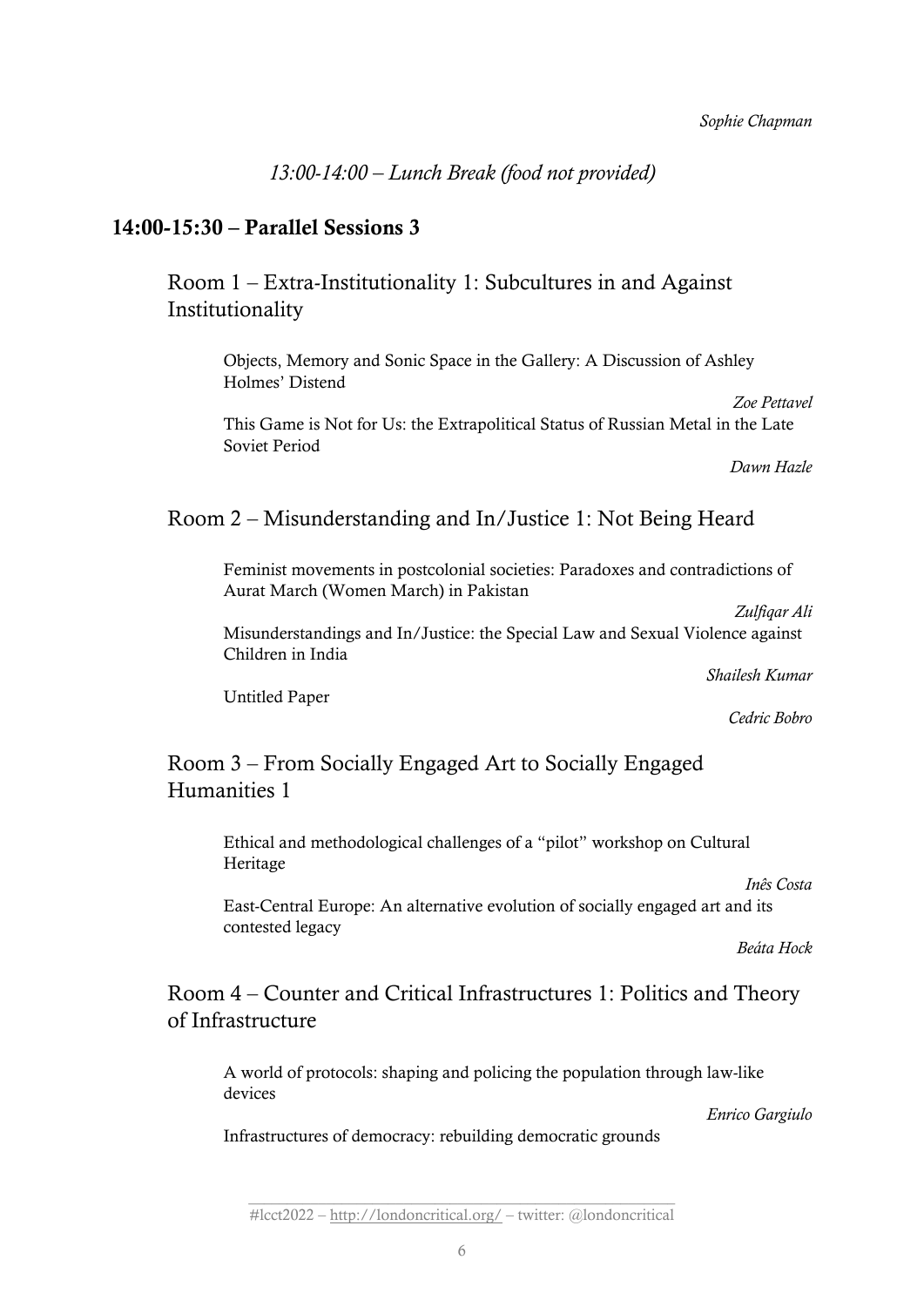*Catherine Koekoek* The tragedy of Almaty: the changing role of public and private spaces in a post-Soviet city

*Samuel O'Connor Perks and Huw du Boulay*

#### *15:30-16:00 – Break*

#### 16:00-17:30 – Parallel Sessions 4

Room 1 – Autotheory 2 (Performance)

PERFORMANCE: 'Another Shore': Mourning Roland Barthes in the Year of Pandemic and Protest

*Eric Daffron and Becky McLaughlin*

Room 2 – Measurement and Surveillance of Practice 2: Questioning the Measurement and Surveillance of Practice

What do you do when you measure something?

*Teresa Numerico*

Can the University Save Itself?

*Ranier Carlo V. Abengana*

The Disappearance of Loss and Grief with the Virtual School Assemblage: How Measurement Disenfranchises Affect

*Hannah Bowden and Ian McGimpsey*

#### Room 3 – To Be Monstrous 1: Embracing the Monstrous

Disruptive Physicalities: Assimilation vs. Abjection in Trans Embodiment

*Cody Cat*

Heavy Metal and Extimate Monstrosity

*David Burke*

Room 4 – Art Practice and Critical Pedagogy 2: Art and Action: Pedagogic Practice and Performativity

Thresholds in the Moment; Liminal Locations

*Catherine Ross*

From alternative education to collapsing institution: Reflections on multiple MFAs

*Ellen King* Delight in disruption: reflections on the pedagogic practice of multi-disciplinary artist, Sally Madge.

*Judy Thomas*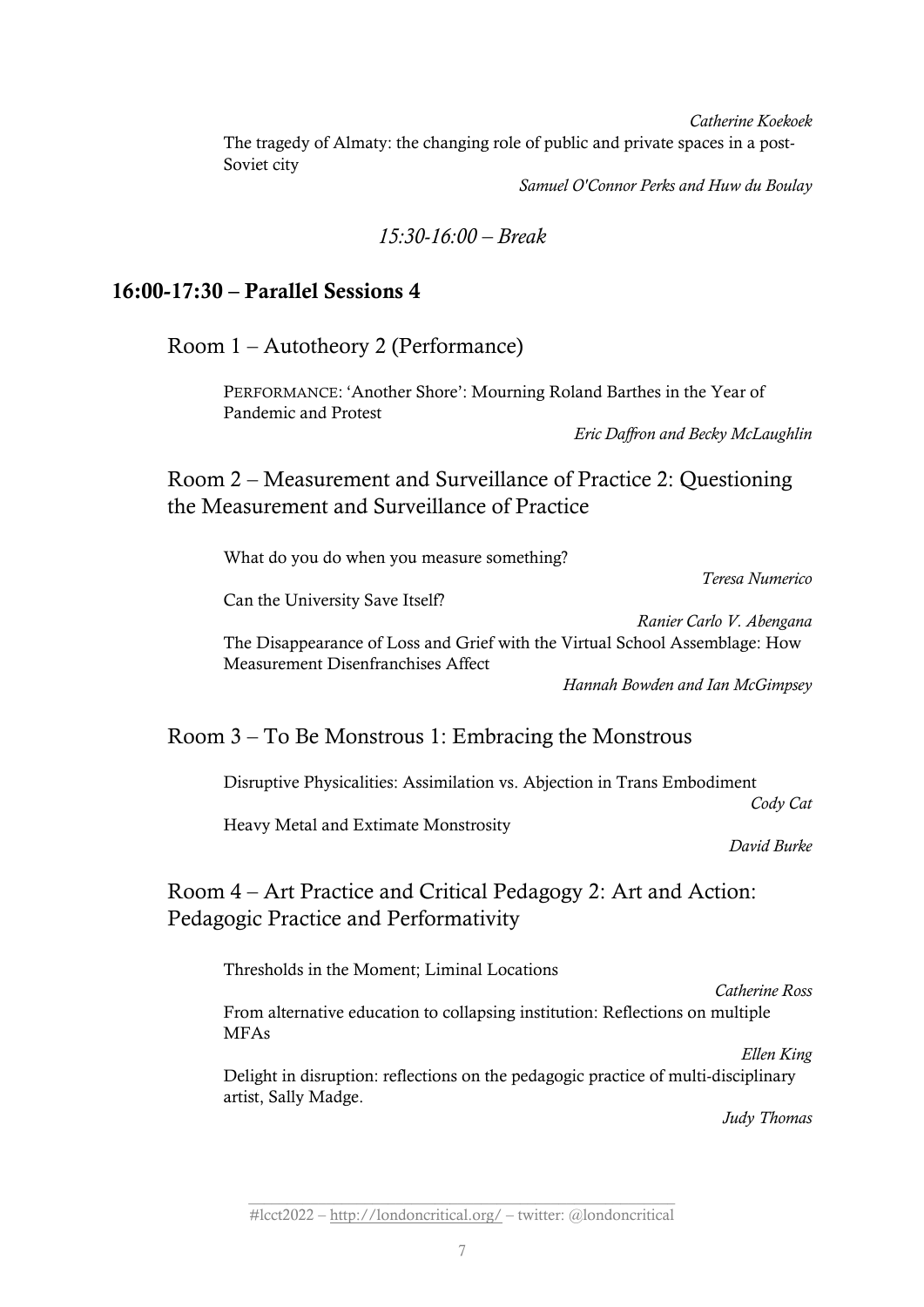17:30 – Drinks Reception and Book/Exhibition Launch: *After Progress*, edited and curated by Martin Savransky & Craig Lundy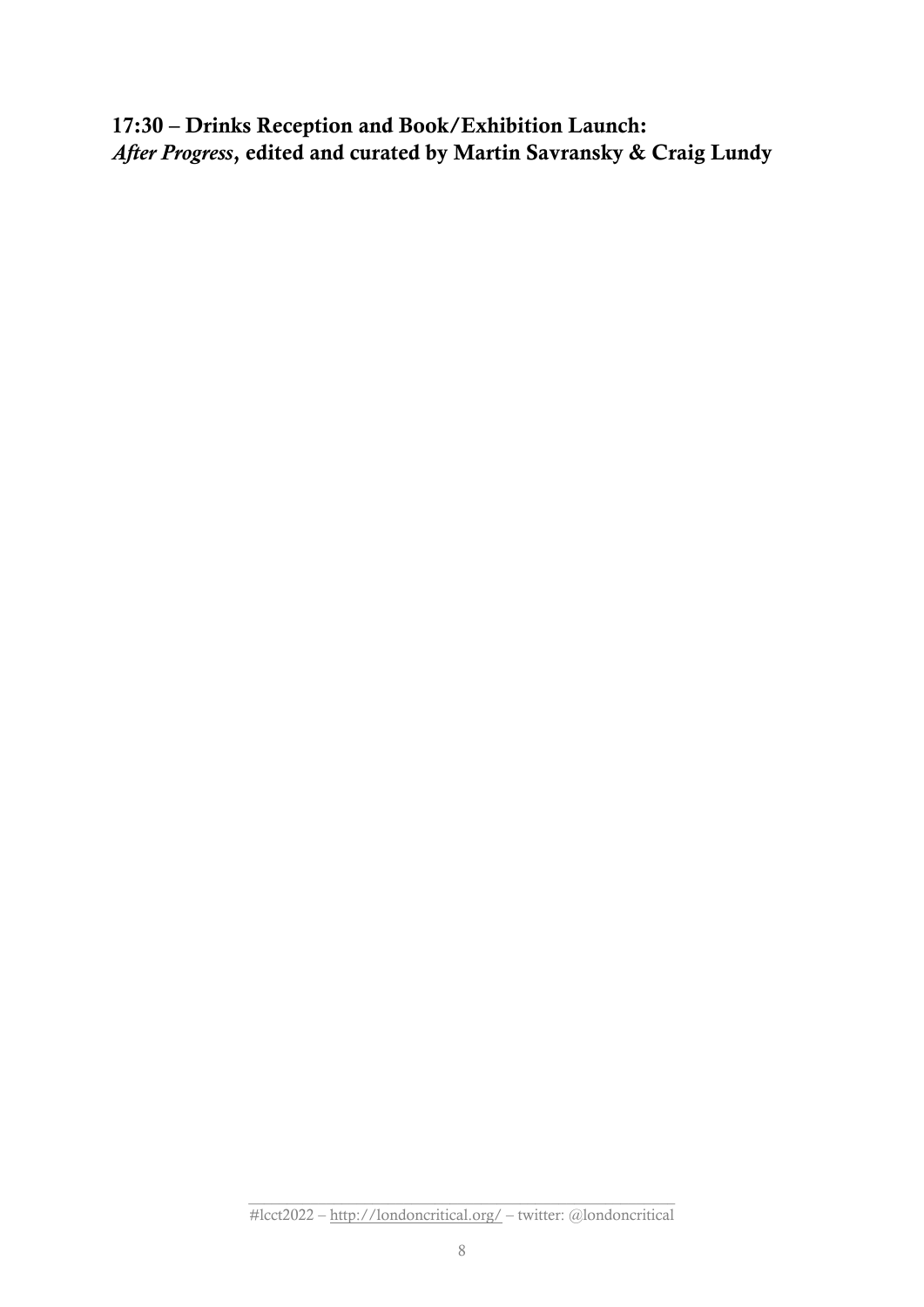# Saturday 9<sup>th</sup> July

(Please note you can find a programme overview at the end of this document)

#### 9:00-9:30 – Registration

#### 9:30-11:00 – Parallel Sessions 1

Room 1 – Sticky Matters 2: Sediment

Mat[t]er

*William Jamieson* HOLD! Refold: Materialising, re-encountering and moving-with trauma *Roshana Rubin Mayhew* Cracking Binaries, Attuning to Ice

Anastasia (a) Khodyreva

## Room 2 – Negativity in Contemporary Continental Thought 3: Politics and Deterritorialisation

Negative Freedom and the Working Class Subject *Cynthia Cruz* Dead Metals, Conjunction of Deterritorialisation Processes, Absolute Deterritorialisation. Machinic Phylum as a Hollowing Out/Ungrounding of Vitalism in Guattari/Deleuze and Guattari. *Radek Przedpelski* Antinomian Negativity? Rejection of the Law and Spectral Norms

*Jakub Kowalewski*

### Room 3 – From Socially Engaged Art to Socially Engaged Humanities 2

Viceversa Love. Double process of participation: from community-based performative project to long term commitment with a community

*Emanuele Meschini*

Cruising as a method for art research. Practice-led research on phantasmagorical installations as spaces for queer circulation of affects

*Emmanuel Guillaud*

#### Room 4 – Measurement and Surveillance of Practice 3

PARTICIPATORY DIALOGUE: 'Measuring impact' as a lived dilemma in youth work: escaping polarities through dialogue *Graeme Tiffany, Aston Wood, Ffion Chambers and Tania de St Croix*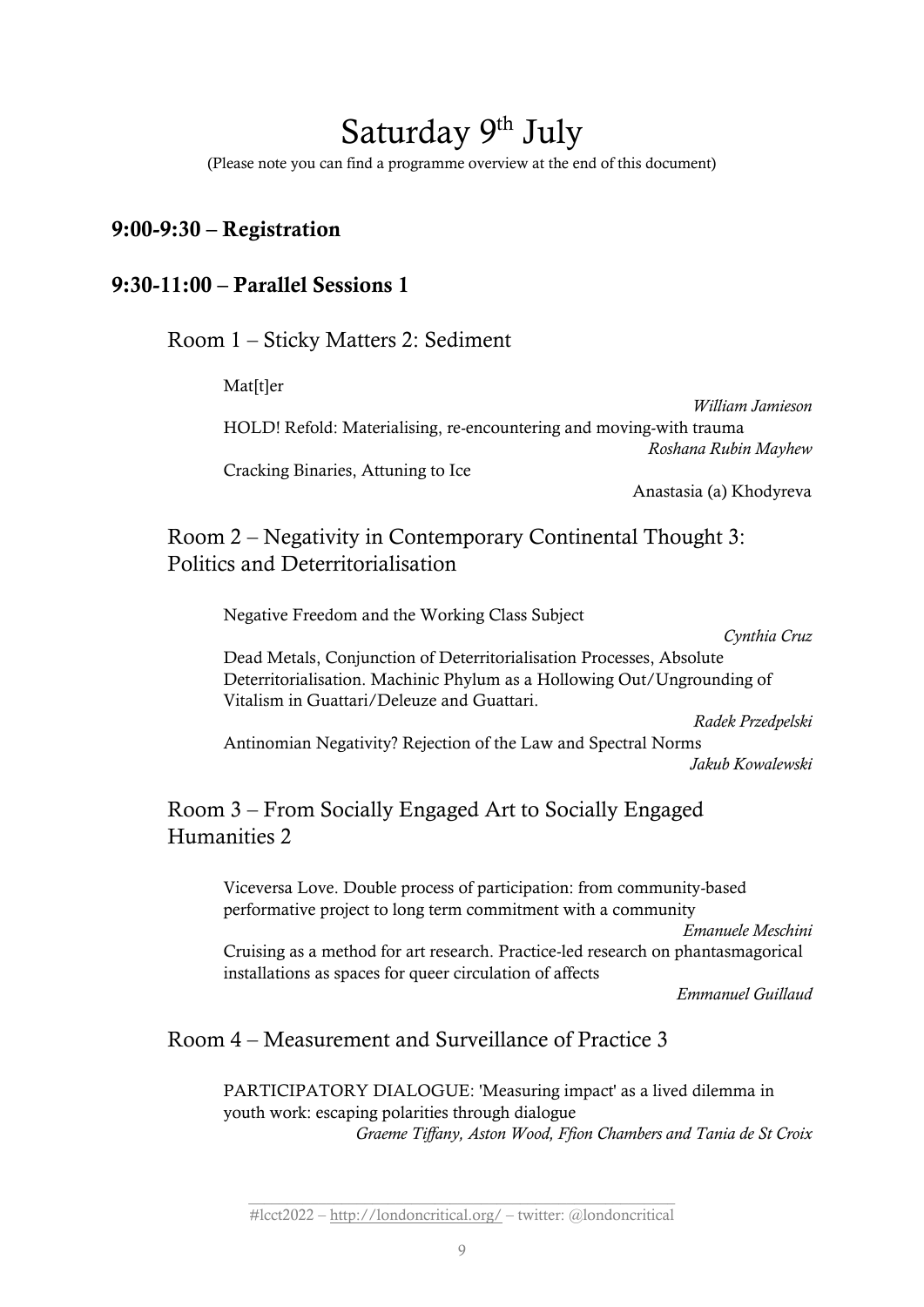## Room 5 – Extrainstitutionality and the Political 2: The Role of Form in Political Imaginaries

The Aesthetic Logic of Prefigurative Politics

*J.A. Koster*

Jou-naissance – or escaping the oppressive syntax of the status quo via methods of Surrealist resistance

*Jess Mezo*

#### *11:00-11:30 – Break*

#### 11:30-13:00 – Parallel Sessions 2

Room 1 – The 'Employability' Agenda in Higher Education: Critical Employability 2

Critical 'employability' via dialogue: the inclusion of multiple perspectives and voices

Assessment populism and students as critics

*Ricky Gee*

*Kathryn Telling*

#### Room 2 – Common Ground

Stones of plants – plants of stones. Geology and art encountered in Catarina Marto and Raquel Pedro's work

*Vanessa Badagliacca*

Rewilding in a disenchanting world

Haunted Pasts and Possible Futures in Ecogeographical Short Fiction: Crisis and Chronotope

*Paul Knowles* 

*Linde De Vroey*

Reshaping relations in NK Jemisin's The Broken Earth Trilogy

*Sonji Shah*

Room 3 – Art Practice and Critical Pegagogy 3: Critical Approaches to Art and Design Teaching: Protests from Inside the University

Dance Protest Pedagogy

*Eva Recacha and Tom Hastings* How do Foundation level Art and Design students define creativity - a reflexive thematic analysis

*Elain Robertson*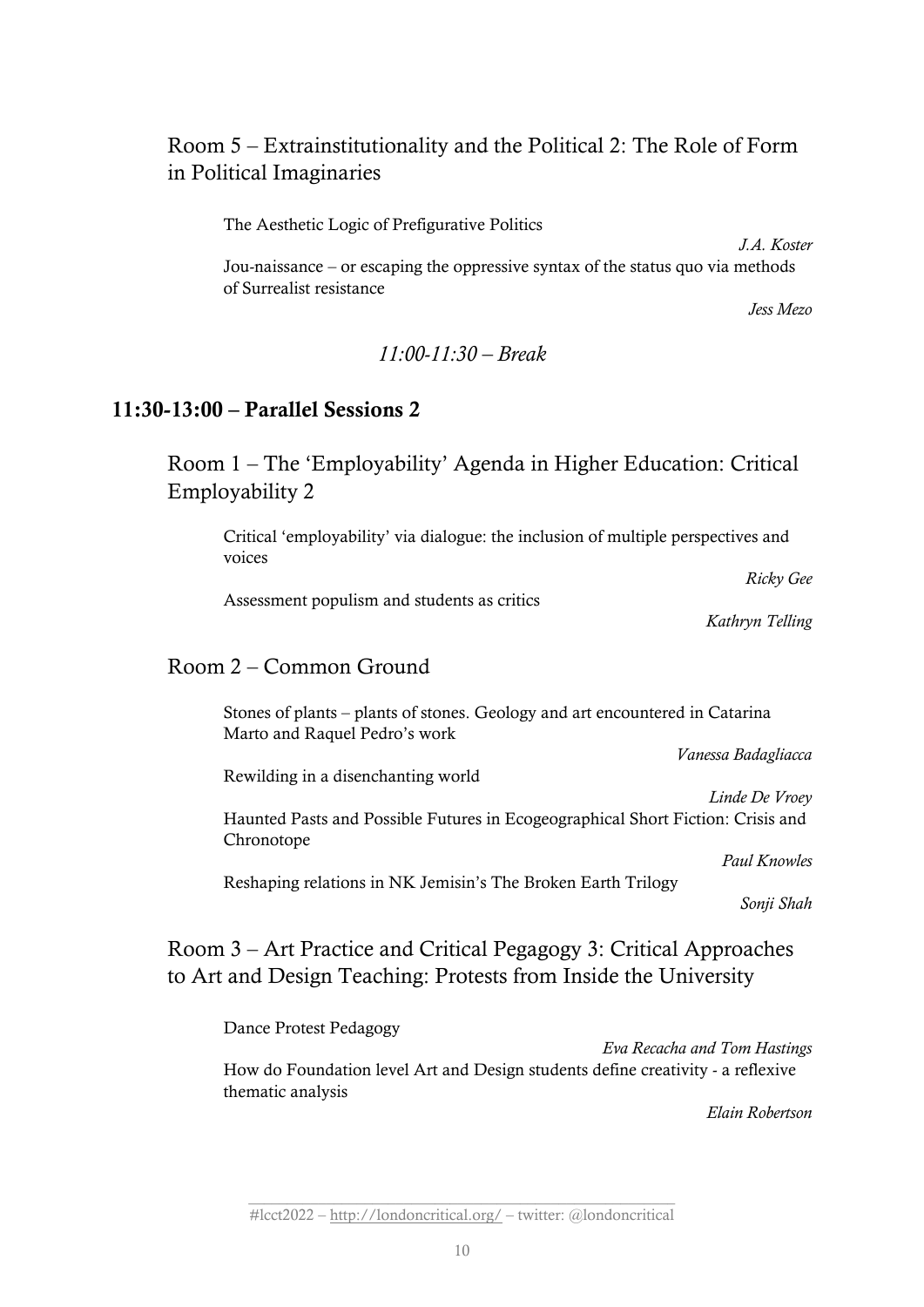Drawing on ideas: diagramming to encourage critical engagement with texts and contexts in Higher Education

*Adam Ramejkis and Laura Knight*

#### Room 4 – Counter and Critical Infrastructures 2: Infrastructural Practices

| Three orientations for literature and logistics                     |                      |
|---------------------------------------------------------------------|----------------------|
| The "infrastructural turn" in art: opportunities and contradictions | <b>Frankie Hines</b> |
|                                                                     | Jacob Koster         |
| Abstract Things "Real Abstraction" & Infrastructure                 | Luke Collison        |
|                                                                     |                      |
| Room 5 – The End of Biopolitics 1                                   |                      |
| The End of Biopolitics? Health Security, Body, and Immunity         |                      |
| Performative Demos in Pandemic: South Korea                         | Shane Day            |
|                                                                     | Hey Yun Kang         |

*13:00-14:00 – Lunch Break (food not provided)*

#### 14:00-15:30 – Parallel Sessions 3

Room 1 – Sticky Matters 3: Viscosity (Workshop)

WORKSHOP: Gooey Care *Becky Lyon with Amanda Rice and Rhona Eve Clews (Squishy Sessions)*

### Room 2 – To Be Monstrous 2: The Monster – Critical Approaches

Witches, Cyborgs, and the Dissociative Turn in Mainstream Feminism *Maddi Kurchik* Inter"rupt"ing Routine: A Study of Female Subjectivity, Silence, and (Radical) Vegetal Futures *Sona Srivastava* Grief is the Thing with Monsters? Traumatic Embodiment

*Katharina Donn*

## Room 3 – Misunderstandings and In/Justice 2: Mistranslations: Misconceptions and Miscommunications

Misinterpretation as a Consequence of Law but not In/Justice

*Marigó Oulis*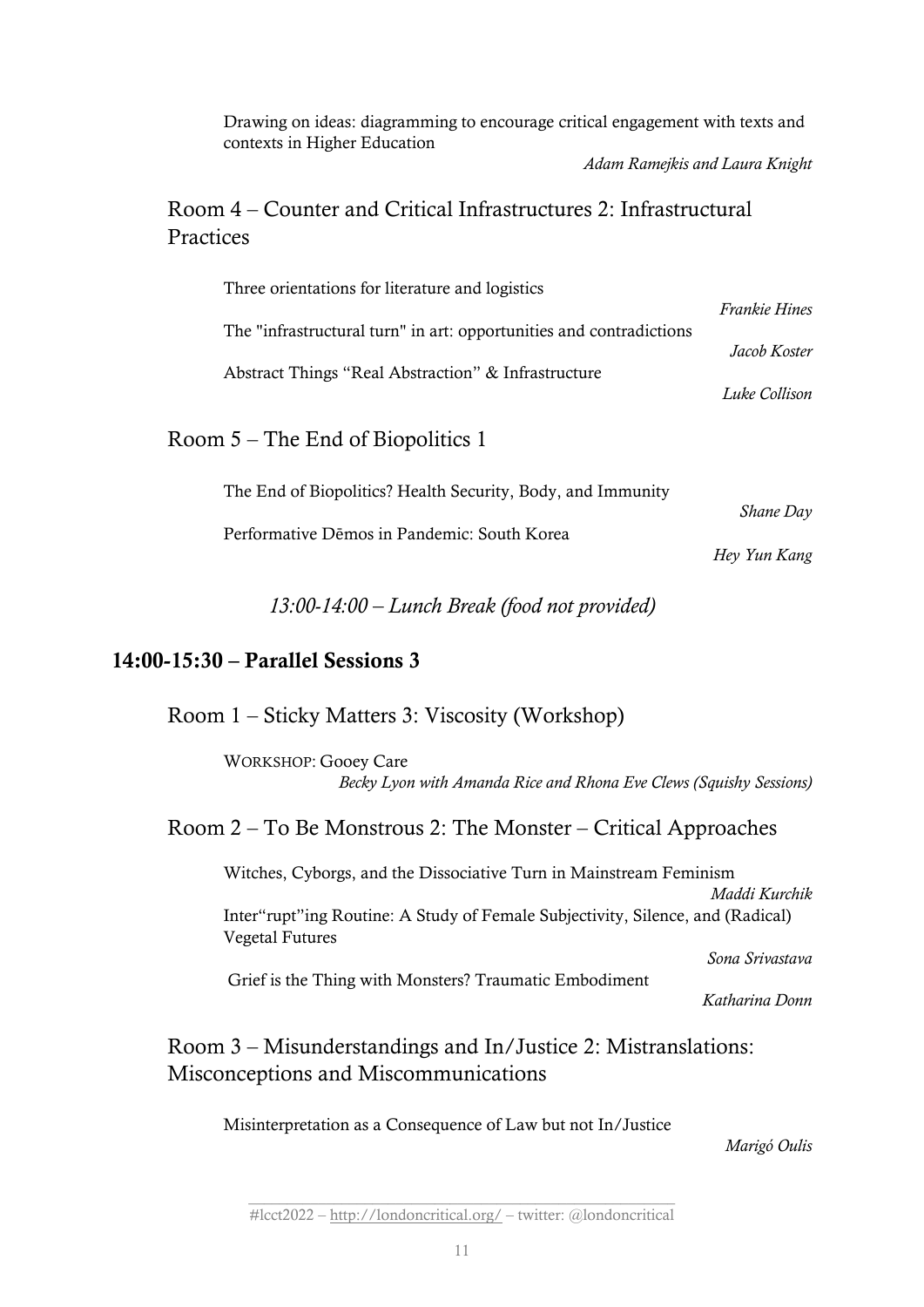| Concerns on (mis)understandings of English planning law, and exploring the<br>alternative scope of a Bergsonian form of law |
|-----------------------------------------------------------------------------------------------------------------------------|
| Myles Bartoli                                                                                                               |
| Approximative Justice and Cross-border Evidence                                                                             |
| Anna Waldenström<br>From Suspended Dialectics to Autopoiesis                                                                |
| Michael Badu                                                                                                                |

#### Room 4 – Social Media Empires

Connectivity and Murderous Humanitarianism *Christine Goding-Doty* Resonance! Not Redundancy – Against the Social Media Empire of Identity *Christoph Brunner* Online Streaming as Culture Industry – Updating the Analysis for the 21st **Century** *Guilel Treibed*

#### Room 5 – The End of Biopolitics 2

Sounding Incarceration: Decolonising Biopolitical Musics *Erin Johnson-Williams* When the State Plays God: A Typology of Theopower in Prison *Shirley Le Penne*

*15:30-16:00 – Break*

#### 16:00-17:30 – Parallel Sessions 4

Room 1 – Art Practice and Critical Pedagogy 4

Sweet Maria Monument; Anti-performance, collective care and performativity *Raju Rage* Metamorphic Pods, Wrappers As floor Art: Performance, Transformation and Knowledge Transfer Through a Site Specific Interactive Art Installation in The Grafton Shopping Centre, Cambridge

*Mary-Jane Montgomerie-House*

Room 2 – Hair Club 2

COMMUNITY DISCUSSION: HAIR CLUB leads a community discussion with the presenters from Panel 1 and all attending participants.

Room 3 – Negativity in Contemporary Continental Thought 4: Power

Foucault on Negativity, Violence and Myth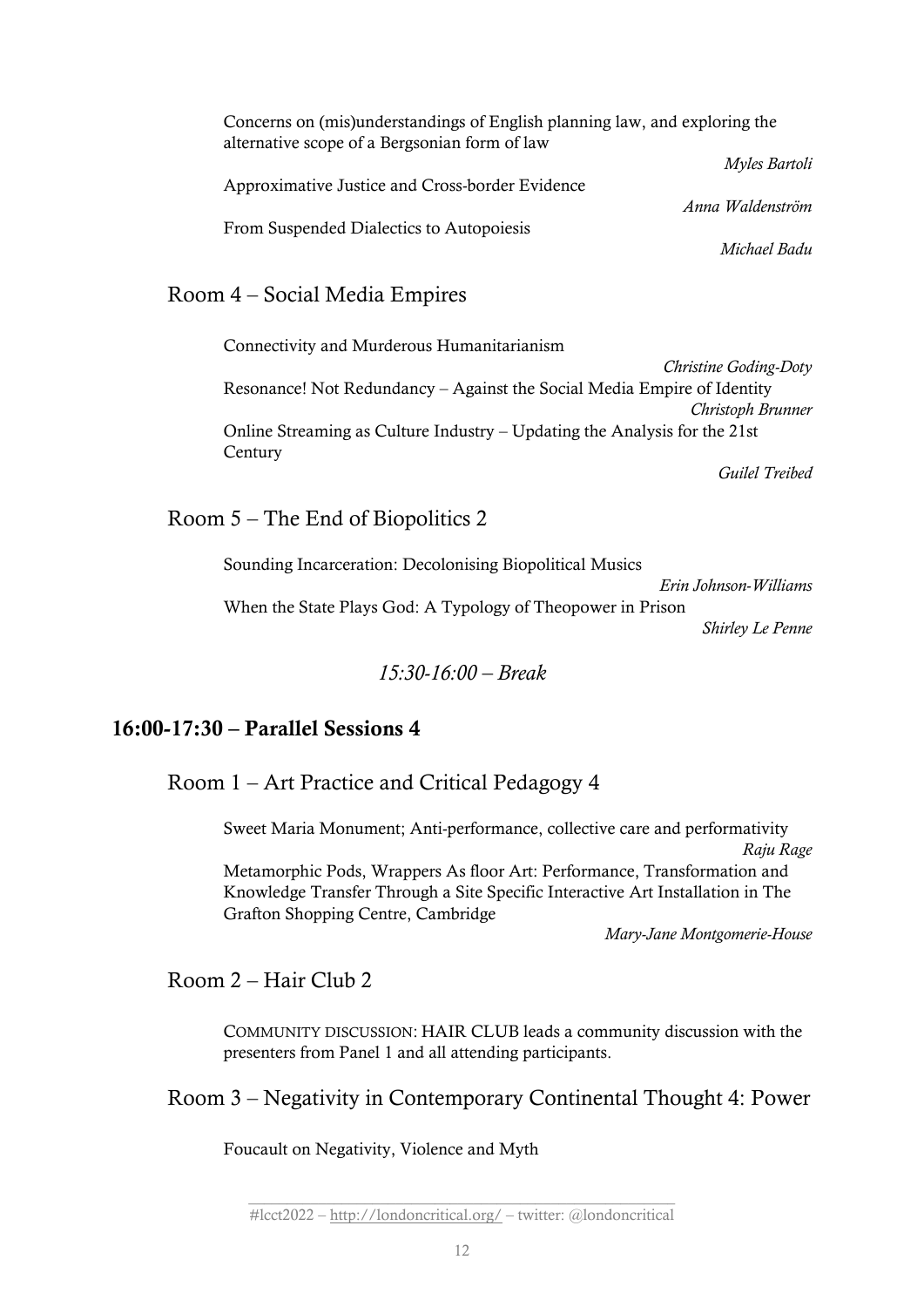*Barry Stocker*

The subject of psychoanalysis against the pressure of positivity

*Krzysztof Świrek*

#### Room 4 – Measurement and Surveillance of Practice 4 / Joint panel with Social Media Empires

The Panopticon Reinvented: Resisting Digital Surveillance through an Anti-Colonial Lens

Become Indecipherable

*Nine Yamamoto-Masson*

*Anthony Longo*

#### Room 5 – Autotheory 3

Genre Anxiety: Why form is doing such heavy lifting in early 21st century cultural conversations

*Libby King*

Meaning in Meaninglessness – Analysing the Ethics of Camus' Absurd in the Field of Autotheory

*Audrick D'Mello*

Autotheory's wilderness: an exploration of parrhesiastic landscapes *Maria Gil Ulldemolins and Kris Pint*

### 17:30 – Post-Conference Drinks at Local Pub (location TBC)